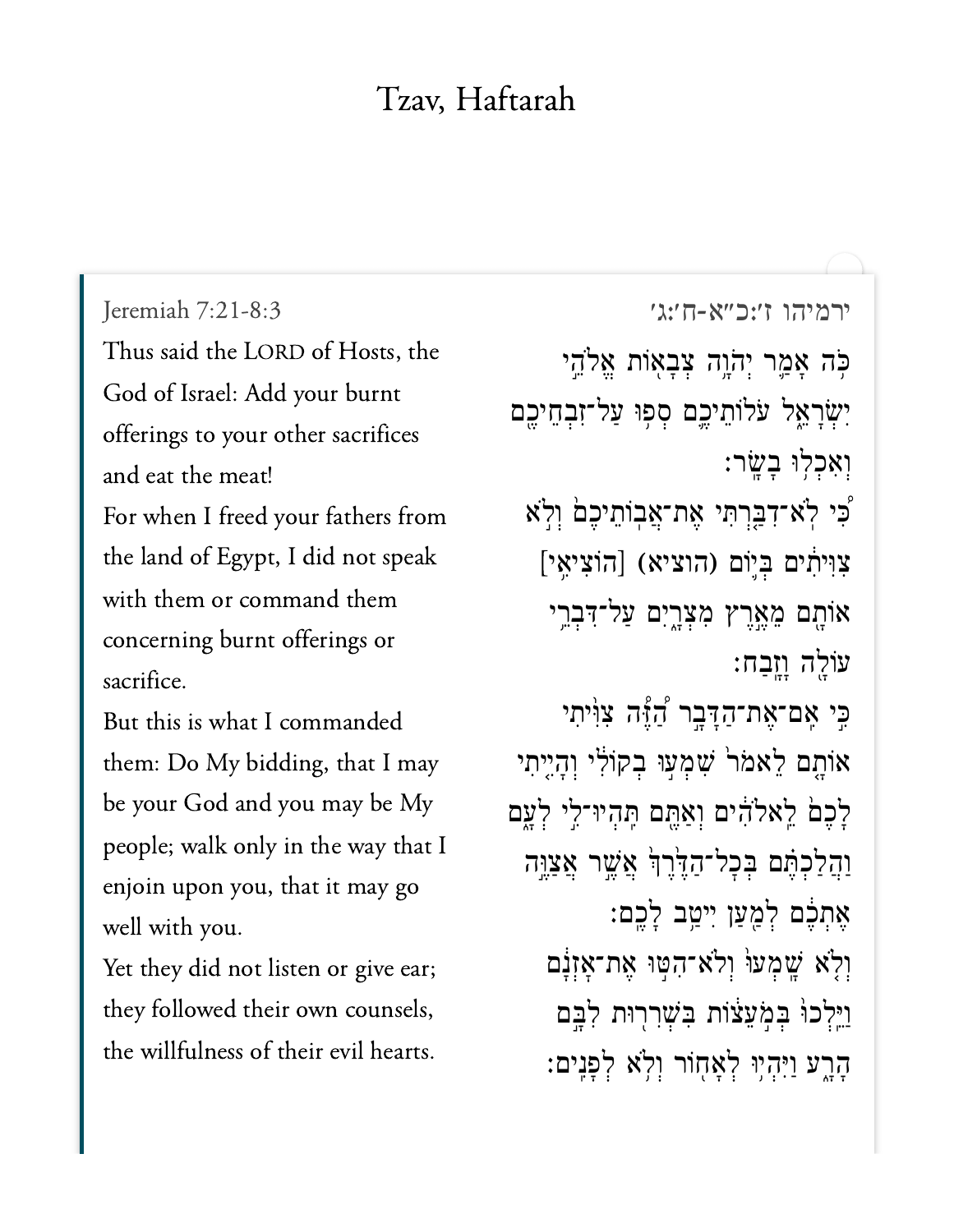They have gone backward, not forward,

from the day your fathers left the land of Egypt until today. And though I kept sending all My servants, the prophets, to them daily and persistently, they would not listen to Me or give ear. They stiffened their necks, they acted worse than their fathers. You shall say all these things to them, but they will not listen to you; you shall call to them, but they will not respond to you. Then say to them: This is the nation that would not obey the LORD their God, that would not accept rebuke. Faithfulness has perished, vanished from their mouths.

Shear your locks and cast them away,Take up a lament on the heights,For the LORD has spurned and cast offThe brood that provoked His wrath.

ַלְמְן־הַיּּׂוֹם אֲשֶׁר יָצְאָוּ אֲבִוֹתֵיכֵם מֵאֵרֵץ מִצְרַׂיִם עַד הַיִּוֹם הַזֶּה וָאֶשָׁלַח אֲלִיכֶם אֶת־כָּל־עֲבָדֵי ַהְּנִבִיאִים יְוֹם הַשָּׁכֵּם וְשָׁלִחַ: וְלָוֹא שֶׁמְעוּ אֵלֵי וְלְא הִטּוּ ּאֶת־אָזָנֶם וַיַּקְשׁוּ<sub>ْ</sub> אֶת־עָרְפָּם הֵרֵעּוּ ֵמֲאבֹוָֽתם׃ וִדִּבְּרְתָּ אֲלֵיהֶםׂ אֶת־כְּל־הַדְּבְרִים ָהֵ֔אֶּלה ְוֹ֥לא ִיְׁשְמ֖עּו ֵאֶ֑ליָך ְוָקָ֥ראָת ֲאֵליֶ֖הם ְוֹ֥לא ַיֲעֽנּוָכה׃ וְאָמְרְת<del>ָ</del> אֲלֵיהֶׁם וֶזה הַגּוֹי<sup>ּ</sup> אֲשֵׁר ּלְוֹא־שָׁמְעׁוּ בִּקוֹל יְהֹוֶה אֱלֹהָ֫יו וְלְא ַלְקִחִוּ מוּסֵר אֲבָדָה הָאֱמוּנָָה ְוִנְכְרָ֖תה ִמִּפיֶֽהם׃ }ס{  $\mu$ יִּנְיִי נִזְרֵךְ וֵהֲ $\psi$ לְיכִי וּשָׂאֵי עַל־שָׁפַיֵּם ּקִינָה כִּי מָאַס יִהֹוָּה וַיִּטְ*ּיֹ*ש אֵת־דִּוֹר ֶעְבָרֽתֹו׃ ַּכִּי־עָּשׁׁוּ בְנֵי־יְהוּדֶה הָרֵע בְּעֵינַי נִאָם־יִהֹוֶה שֵׂמוּ שִׁקּוּצֵיהֵם בַּבֵּיִת ָאֲשֶׁר־נִקְרָא־שָׁמֶ<sup>,</sup> עַלֵ<sup>י</sup>ו לִטַּמְּאוֹ: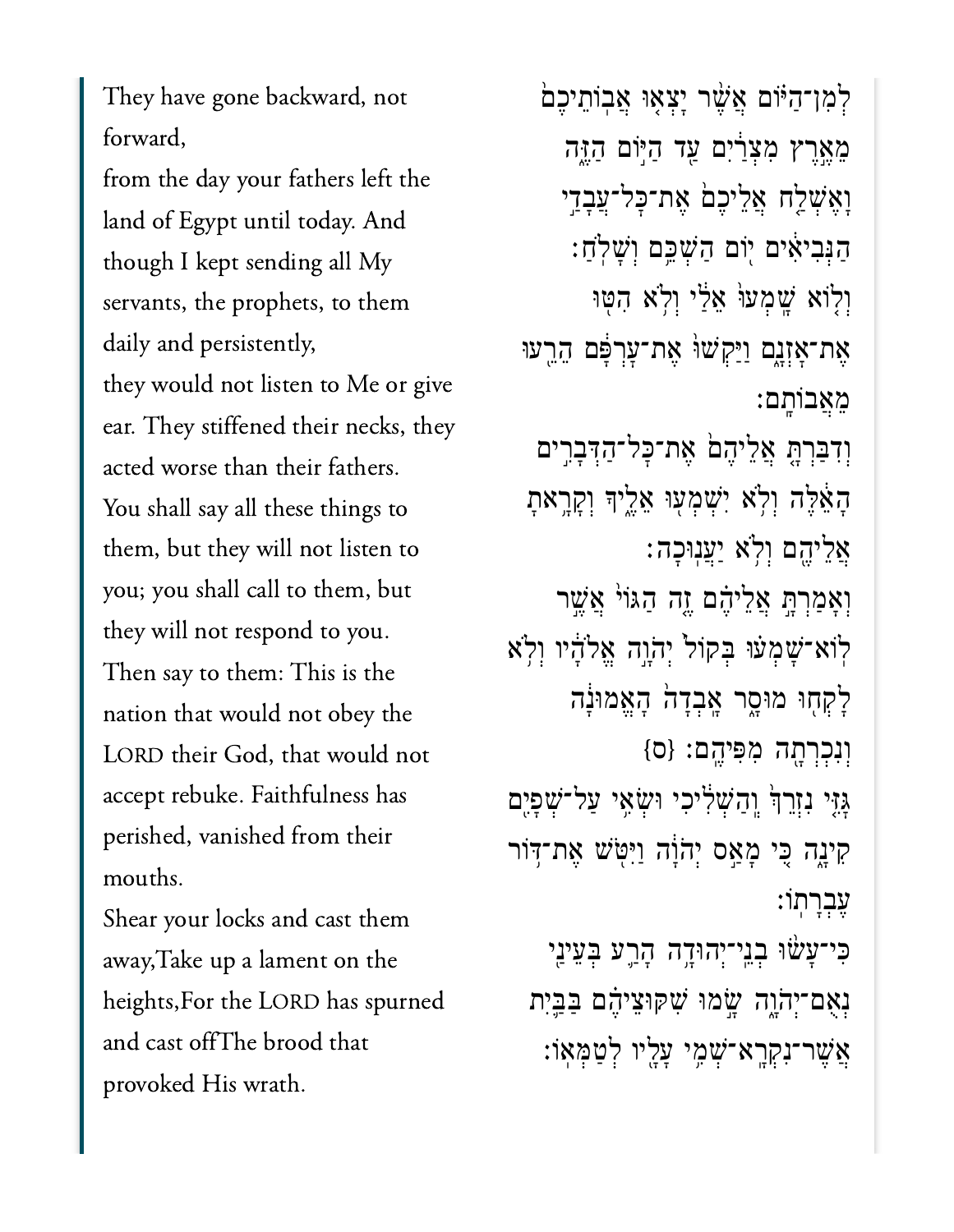For the people of Judah have done what displeases Me—declares the LORD. They have set up their abominations in the House which is called by My name, and they have defiled it.

And they have built the shrines of Topheth in the Valley of Benhinnom to burn their sons and daughters in fire—which I never commanded, which never came to My mind.

Assuredly, a time is coming declares the LORD—when men shall no longer speak of Topheth or the Valley of Ben-hinnom, but of the Valley of Slaughter; and they shall bury in Topheth until no room is left.

The carcasses of this people shall be food for the birds of the sky and the beasts of the earth, with none to frighten them off. And I will silence in the towns of Judah and the streets of Jerusalem the sound of mirth and gladness,

ּוָב֞נּו ָּב֣מֹות ַהֹּ֗תֶפת ֲאֶׁש֙ר ְּבֵ֣גיא ֶבן־ִהֹּ֔נם ִלְׂשֹ֛רף ֶאת־ְּבֵניֶ֥הם וְאֶת־בְּנֹתֵיהֱם בַּאֲשׁ אֲשֶׁר לְא  ${z}$ צְוּוֹתִי וְלְא עֲלְתָה עַל־לְבֵי: {פ ַלְבֶן הִגֲה־יָמִים בָּאִים וָאִם־יְהֹוַה וְלֹא־יֵאֲמֶר עָוֹד הַתֹּפֵת וְגֵיא ָבֵן־הִּנֹּם כִּי אִם־גֵּיא הַהֲרֵגֶה וְקָבְרִוּ ּבְתְׂפֵת מֵאֵין מַקוֹם: וְהָ֫יִתְेה נִבְלַּת הָעֲם הַזֶּהֹ לְמַאֲבָל לְעָוֹף הַשָּׁמַיִם וּלְבֶהֱמֶת הָאֶרֶץ ְוֵ֖אין ַמֲחִֽריד׃ ְוִהְׁשַּבִּ֣תי **׀** ֵֽמָעֵ֣רי ְיהּוָ֗דה ּוֵֽמֻחצֹו֙ת יִרְוּשַׁלַּם קוֹל שַׂשׂוֹן וְקִוֹל שִׂמְחָה ַקוֹל חָתָן וְקִוֹל כַּלֵּ֑ה כֵּי לְחָרְבֵּה ִּֽתְהֶ֥יה ָהָֽאֶרץ׃ ָבְּעֵת הַהָיא נְאָם־יְהֹוָֹה (ויציאו) [יֹוֹצִיאוּ] אֶת־עַצִמְוֹת מַלְכֵי־יִהוּדֶה וְאֶת־עַצְמֹוֹת־שַׂרַיו<sup>ּ</sup> וְאֶת־עַצְמֹוֹת ַהֹּכֲהִ֜נים ְוֵ֣את **׀** ַעְצ֣מֹות ַהְּנִביִ֗אים וְאֵת עַצְמ*ׂוֹת יוֹשָׁבֵי־יִרוּשָׁלֶ*ם ִמִּקְבֵריֶֽהם׃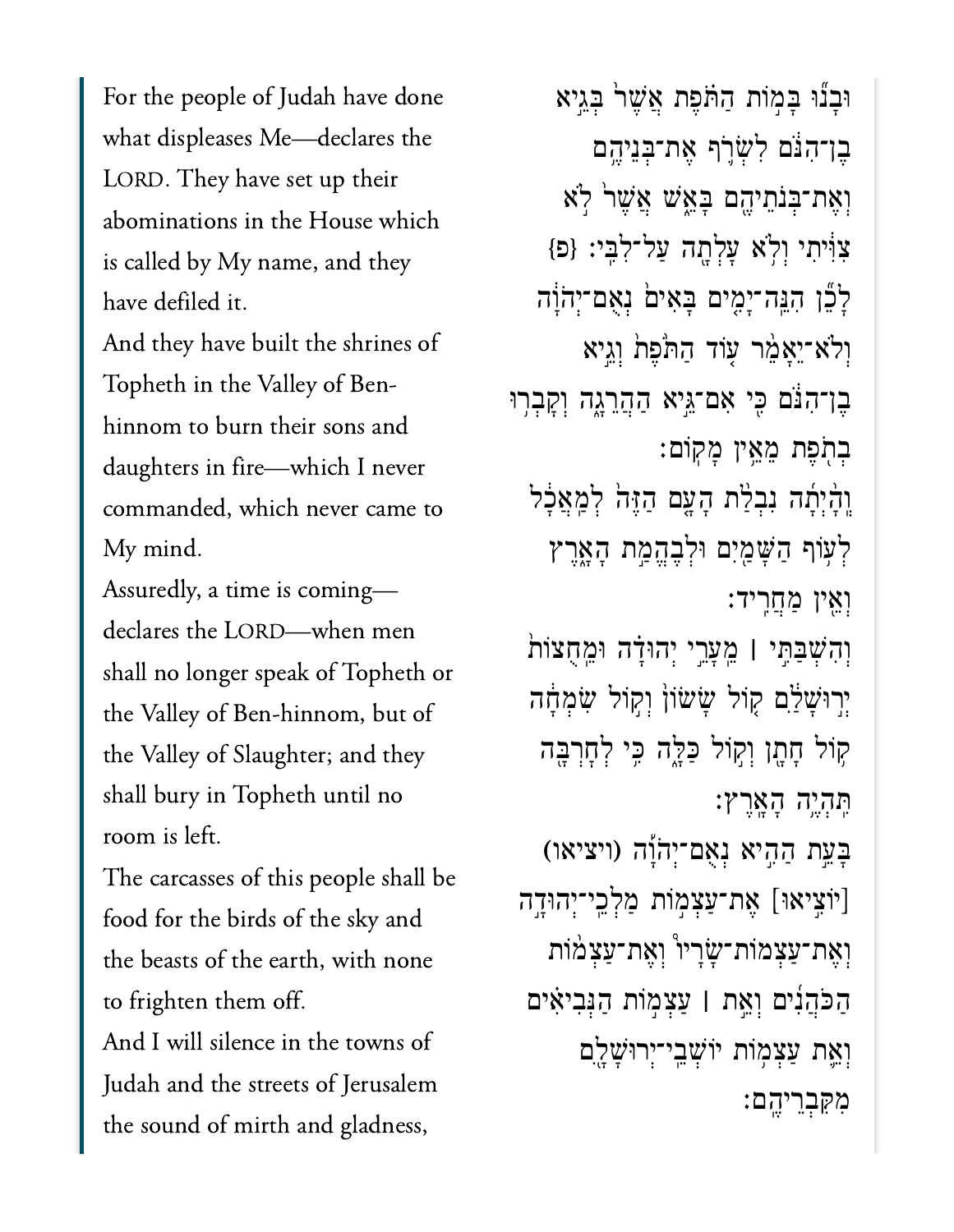the voice of bridegroom and bride. For the whole land shall fall to ruin.

At that time—declares the LORD —the bones of the kings of Judah, of its officers, of the priests, of the prophets, and of the inhabitants of Jerusalem shall be taken out of their graves

and exposed to the sun, the moon, and all the host of heaven which they loved and served and followed, to which they turned and bowed down. They shall not be gathered for reburial; they shall become dung upon the face of the earth.

And death shall be preferable to life for all that are left of this wicked folk, in all the other places to which I shall banish them declares the LORD of Hosts.

ּוְׁשָטחּו֩ם ַלֶּׁ֨שֶמׁש ְוַלָּיֵ֜רַח ּוְלֹ֣כל **׀** יָּבְא הַשָּׁמַ֫יִּם אֲשֶׁר אֲהֵבוּם וַאֲשֶׁר ְעֲבָדוּם וַאֲשֶׁר<sup>ו</sup> הָלְכְוּ אַחֲרֵיהֶם וַאֲשֶׁר דְּרָשׁׁוּם וַאֲשֶׁר הָשִׁתַּחֲוִוּ לְהֶם לָא יֵאֲסִפוּ וְלִא יִקָּבֵרוּ לְדָמֶן ַעל־ְּפֵ֥ני ָהֲאָדָ֖מה ִיְהֽיּו׃ וְנִבְחַר מָׂוֶת מֵחַ<sup>וָּ</sup>ים לְכֹל הַשָּׁאֵרִית ַהִּנְׁשָאִ֔רים ִמן־ַהִּמְׁשָּפָ֥חה ָהָרָ֖עה הַזְּאת בְּבָל־הַמְּקֹמְוֹת הַגִּשְׁאָרִים ָאֲשֶׁר הִדְּחָתִִּּים שָׁם וְאֶם יְהֹוֶה ַצְבַאוֹת: {ס